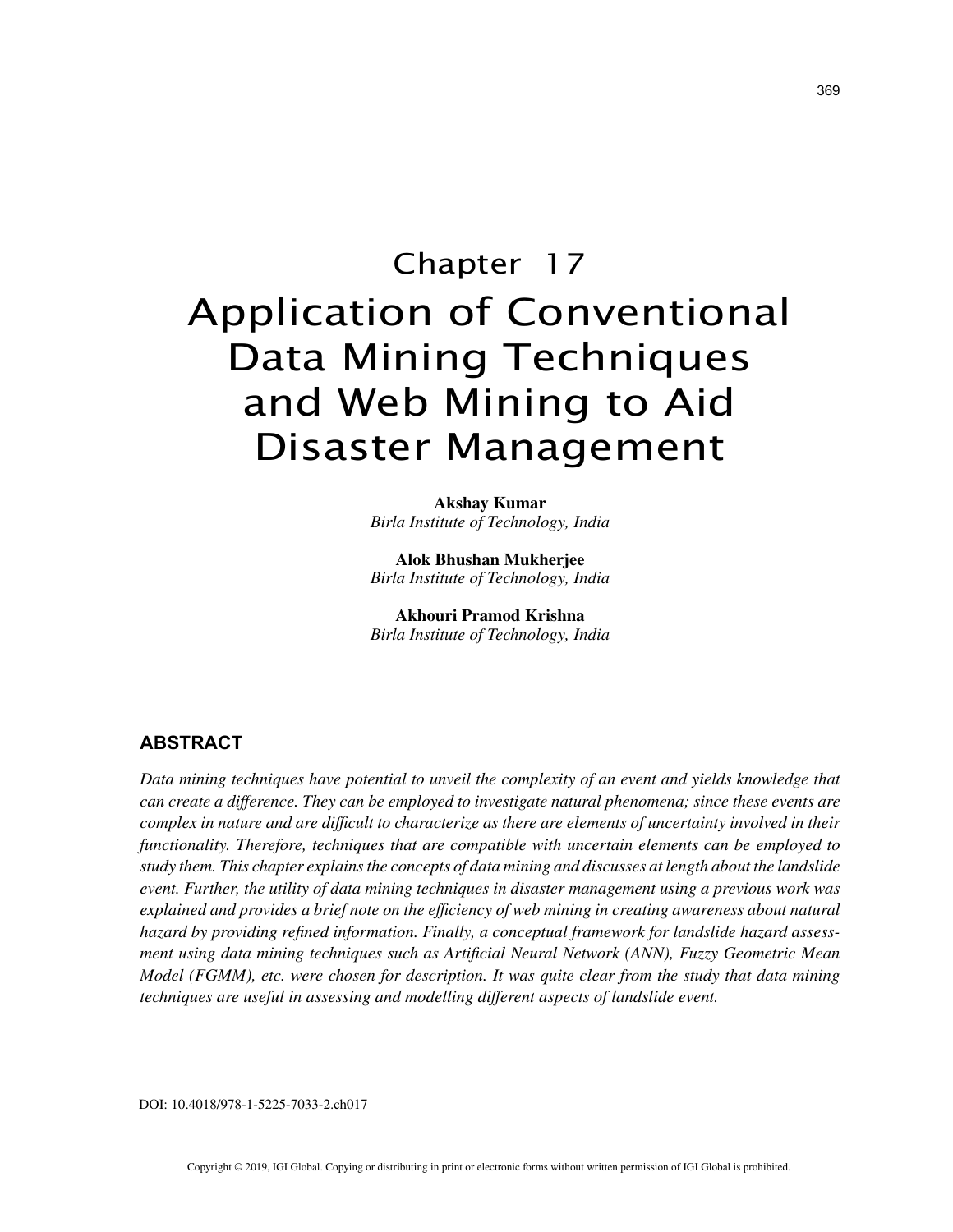### **INTRODUCTION**

With advancement in computing technology, there is an exponential rise in the evolution of digital data. From government agencies to private firms, each and every aspect of their working has been shifting to the digital framework. Furthermore, the access of technology has become so easy and user-friendly to different sections of the society that even users from rural areas can easily be seen on various social networking sites. It is not just policies of government agencies that are fueling the growth of digital data, the story of evolution of digital age has its roots in the change of approach in people's way of life; today even a school kid has a social account and an account on social platforms is like an identity for them. Most of the people's significant amount of time passes on computer either working or online shopping etc. It will not be exaggerating if it is said that in coming decades each and every aspect of earth encompassing from human to physical objects will be converted into a data. In fact, with an advent of social networking sites and few government policies, most of the people are already converted into digital identities. Now let the limitation of imagination break, each and every digital identity is further generating a series of data related to them originating from social networking sites, online shopping, health services, travel, or work. That means a trap of million data associated with a digital identity, isn't there is a chance that we can get lost in this data trap! And if that happens, then we can comfortably formulate a hypothesis that we live in a world surrounded by millions of data; however, we are deprived of information, since information requires scientific analysis of data, and if data is not handled with a scientific perspective, then it is just a data which is doomed to die. Therefore, there is an absolute necessity of some technology which can find useful information i.e. knowledge from such a huge data repository and save a user from information loss, so advanced technology like data mining comes into the picture to fill the void created by the fast evolution of data. However, the meaning of knowledge needs to be understood in the right context. The term, 'knowledge' literally represents inference of patterns by processing information that are meaningful and applicable to a decision-making process. At this point, it needs to be outlined that any data sciences ultimately serves the decision-making process. Thus to understand how data sciences work; we need to have a firm understanding of different aspects of the decision-making process. A decision hierarchy is based on alternatives and criteria's, and a closer look at the hierarchy surfaces the fact that criteria's are conditions postulated by the available data. Further, if the data is not processed and refined properly then, the whole process would be dependent on the erroneous information that can lead the results into a wrong direction.

The decision-making process is not just about data cleansing and refinement; it also requires formulation of appropriate conditions that can help to simulate the cognitive aspects of a decision-making process which finally assures precise decision making. Now it needs to be understood that we are not just surrounded by massive digital data, but there is always a need to come across of some decision-making for survival in this world. However it may look superficial theory at one glance, but digging deep will ensure the truth in this hypothesis. That means we just do not need to identify the data that are useful in our decision-making process, but also, there is a requirement of mechanism that can transform the data into a form that can be used for the processing that we call, a transformation of data. Moreover, there are many factors that are responsible and driving factors for origination and evolution of event, and therefore, to extract any meaningful aspect out of an event, we need a firm understanding of that event. If we have an in and out knowledge of an event then only a clear set of steps can be designed to derive information from that event; otherwise, extraction of meaningful information would be imprecise and inaccurate. A complete understanding of an event; be it a social or economic phenomenon or an